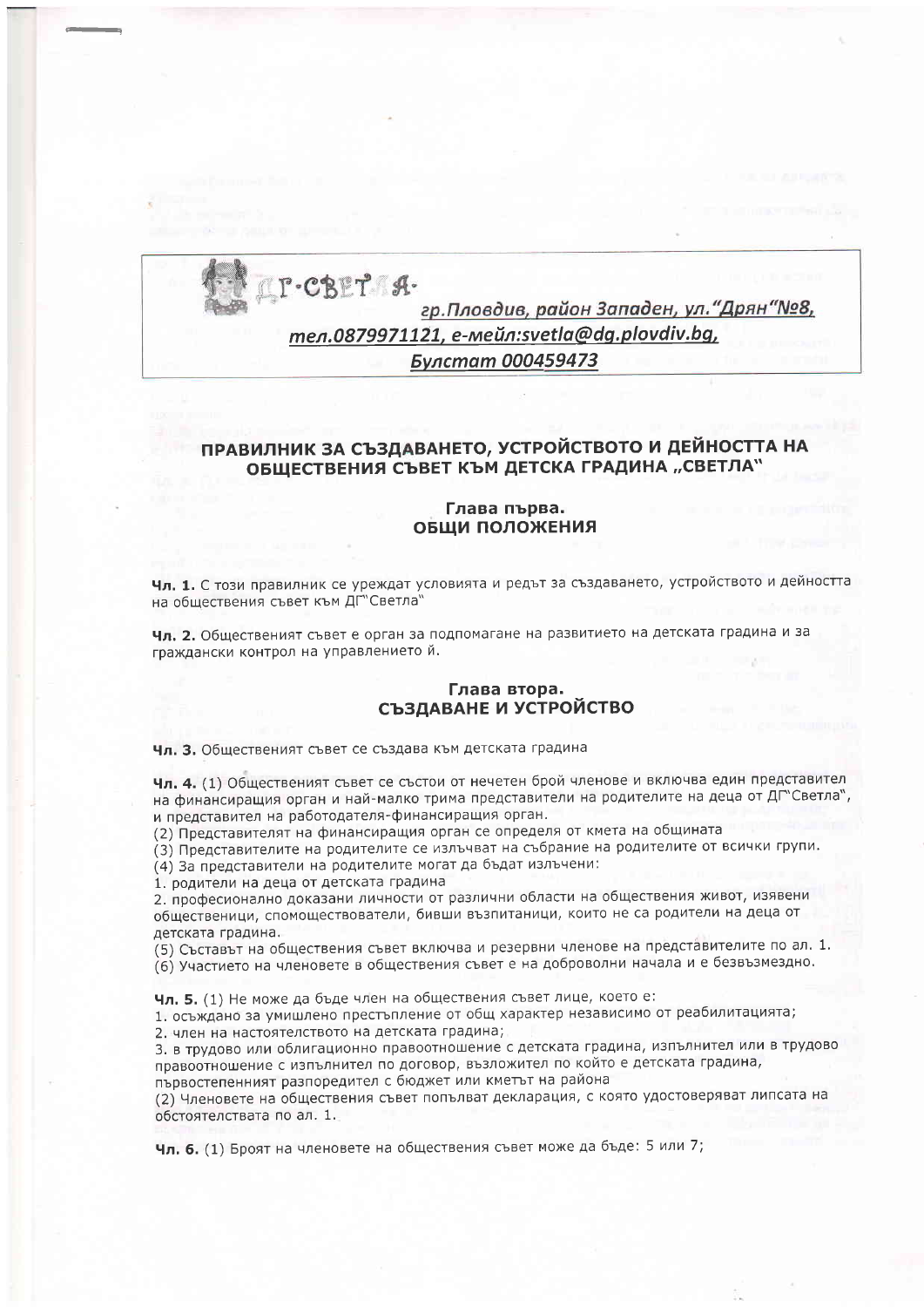(2) Конкретният брой на членовете на обществения съвет се определя от директора на детската градина.

(3) Не по-малко от 2/3 от представителите на родителите в обществения съвет задължително са родители на деца от детската градина.

Чл. 7. (1) Представителите на родителите се излъчват на два етапа:

1. първи етап - срещи на родителите на всяка група, на които се канят родителите на всяко едно дете и се излъчват:

а) по двама представители от група

2. втори етап - събрания на родителите, в които участват излъчените лица по т. 1.

(3) Събранието и/или срещите на родителите по ал. 1 и 2 се свикват от директора на детската градина в подходящо време с цел осигуряване на присъствието на максимален брой родители.

Чл. 8. (1) В събранието и/или в срещите на родителите може да участва с право на глас само един родител на дете.

(2) За член на обществения съвет всеки родител може да номинира себе си, друг родител на дете в детската градина, както и лице по чл. 4, ал. 4, т. 2.

Чл. 9. (1) На събранието на родителите се излъчват и резервни членове, които могат да бъдат само родители на деца от детската градина.

(2) Броят на резервните членове не може да е повече от броя на представителите на родителите в обществения съвет.

(3) Поредността на заместване се определя съобразно броя на получените гласове. При равен брой гласове заместването се осъществява по жребий.

(4) Когато основен член отсъства от заседание на обществения съвет, на негово място участие взема резервният член съобразно поредността на заместване.

(5) Резервен член може да бъде включен в състава на обществения съвет като основен член по реда на чл. 15.

Чл. 10. (1) На събранието и/или на срещите на родителите се води протокол от лице, определено от директора. Протоколът се удостоверява с подпис от лицето, определено от директора.

(2) Присъствалите на събранието и/или на срещите лица подписват присъствени списъци.

(3) Протоколите и присъствените списъци се регистрират в дневника за входяща кореспонденция на детската градина.

Чл. 11. За участие в събранието и/или в срещите на родителите директорът отправя писмена покана до родителите на всички деца в детската градина, която съдържа:

1. дневния ред, датата, часа и мястото за провеждане на събранието/срещата на родителите; 2. информация за мястото и/или за интернет страницата, на което са оповестени правомощията на обществения съвет.

Чл. 12. (1) Директорът изпраща поканата чрез учителите на групата на детето, както и по електронна поща в срок не по-малък от 10 дни преди датата на провеждането на събранието и/или на срещите на родителите.

(2) За събранието и/или за срещите на родителите директорът:

1. поставя съобщение на видно място в сградата на детската градина;

2. публикува съобщение на интернет страницата на детската градина;

3. използва други подходящи начини за уведомяване на родителите.

Чл. 13. (1) В срок не по-малко от 30 дни преди датата на провеждане на събранието на родителите директорът отправя писмено искане до финансиращия орган и до областния управител в случаите по чл. 4, ал. 5 за определяне на представител и на резервен член. (2) Финансиращият орган, съответно областният управител, уведомява директора за определените членове в срок до 30 дни от получаване на искането по ал. 1.

Чл. 14. (1) Поименният състав на обществения съвет се определя със заповед на директора въз основа на протокола от проведеното събрание на родителите и на писмените уведомления от финансиращия орган. В заповедта се включват и резервните членове на обществения съвет.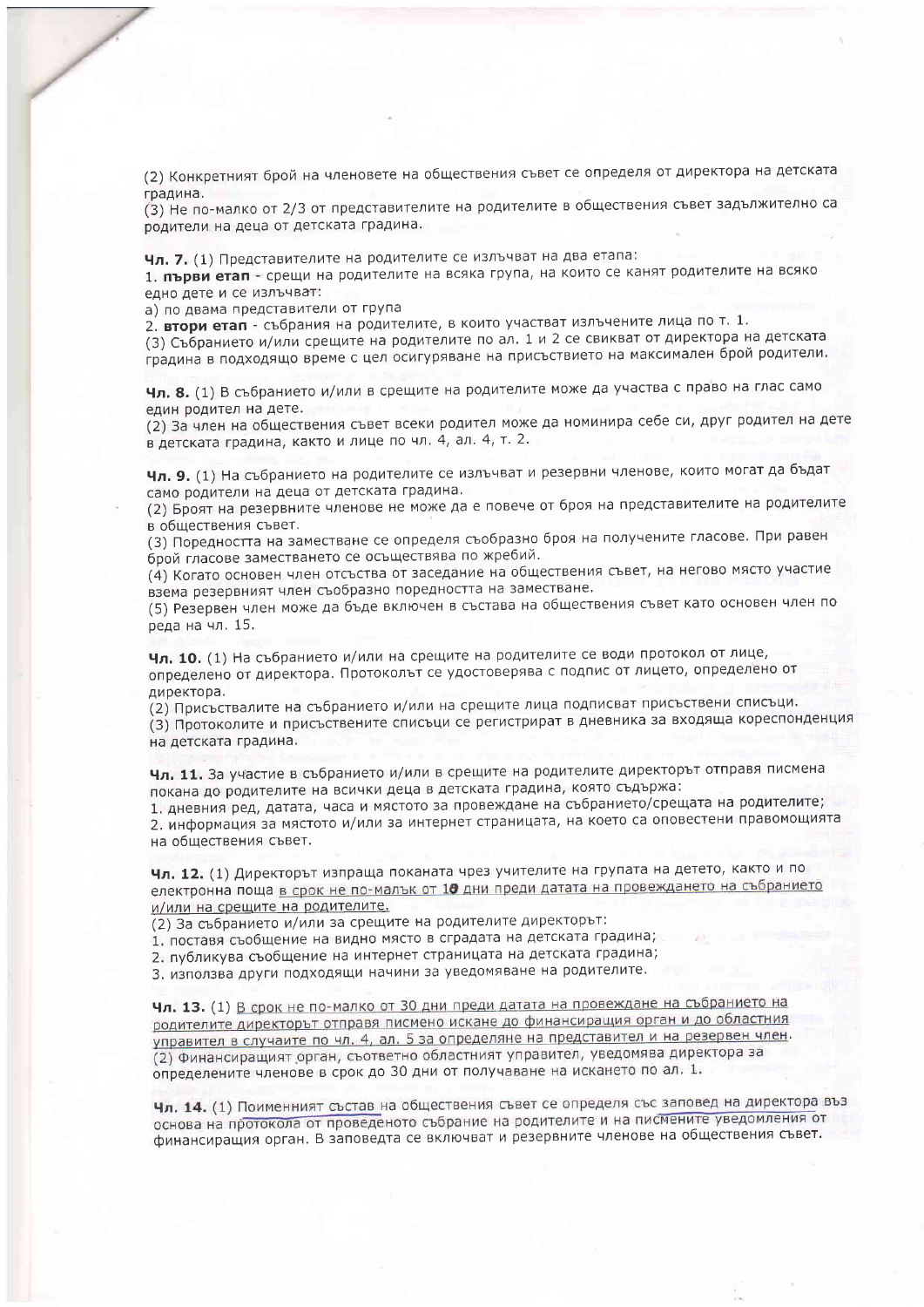(2) Членовете на обществения съвет се определят за срок до три години.

(3) Едно лице може да участва в състави на обществения съвет не повече от шест години.

(4) В едномесечен срок преди изтичане на срока по ал. 2 директорът организира

конституирането на нов състав на обществения съвет.

Чл. 15. (1) Промяна в състава на обществения съвет преди изтичане на срока по чл. 14, ал. 2 се прави:

1. при отписване или завършване на детето, чийто родител е член на обществения съвет;

2. след писмено заявление до директора на детската градина от представител на родителите;

3. след писмено уведомление от финансиращия орган за промяна на представителя;

4. по инициатива на директора при възникване на някое от обстоятелствата по чл. 5, ал. 1;

5. при неявяване на три заседания на обществения съвет за една учебна година; 6. по решение на събранието на родителите.

(2) При предсрочно прекратяване на правомощията на член на обществения съвет от представителите на родителите съставът се попълва от резервен член по поредността на заместване за срок до изтичането на срока по чл. 14, ал. 2.

(3) При предсрочно прекратяване на правомощията на представител на финансиращия орган или на работодателите съставът се попълва от посочения резервен член за срок до изтичането на срока по чл. 14, ал. 2.

(4) При невъзможност съставът на обществения съвет да бъде попълнен с резервен член директорът организира частично попълване на състава за срок до изтичането на срока по чл. 14, ал. 2.

#### Глава трета.

# ДЕЙНОСТ НА ОБЩЕСТВЕНИЯ СЪВЕТ И ОРГАНИЗАЦИЯ НА РАБОТА

Чл. 16. (1) Общественият съвет в детската градина:

1. одобрява стратегията за развитие на детската градина и приема ежегодния отчет на директора за изпълнението и;

2. участва в работата на педагогическия съвет при обсъждането на програмите за превенция на ранното напускане на деца и за предоставяне на равни възможности и за приобщаване на децата от уязвими групи, както и при обсъждане на избора на униформи;

3. предлага политики и мерки за подобряване качеството на образователния процес въз основа на резултатите от самооценката на институцията и инспектирането на детската градина

4. дава становище за разпределението на бюджета по дейности и размера на капиталовите разходи, както и за отчета за изпълнението му

5. съгласува предложението на директора за разпределение на средствата от установеното към края на предходната година превишение на постъпленията над плащанията по бюджета на детската градина;

6. участва с представител на родителите в комисиите за атестиране на директора при условията и по реда на държавния образователен стандарт за статута и професионалното развитие на учителите, директорите и другите педагогически специалисти;

7. съгласува избора от учителите на учебните комплекти, които се предоставят за безвъзмездно ползване на децата;

9. сигнализира компетентните органи, когато при осъществяване на дейността си констатира нарушения на нормативните актове;

/ 10. участва с представители в създаването и приемането на етичния кодекс на ДГ;

11. участва с представители в провеждането на конкурса за заемане на длъжността "директор" на ДГ

/ 12. участва с представители в заседанията на педагогическия съвет с право на съвещателен глас.

(2) Общественият съвет дава становища и по други въпроси по искане на директора, на педагогическия съвет, на регионалното управление на образованието или на съответния министьр - първостепенен разпоредител с бюджет.

(3) При неодобрение от обществения съвет на актовете по ал. 1, т. 1 и 6 те се връщат с мотиви за повторно разглеждане от педагогическия съвет. При повторното им разглеждане педагогическият съвет се произнася по мотивите и взема окончателно решение.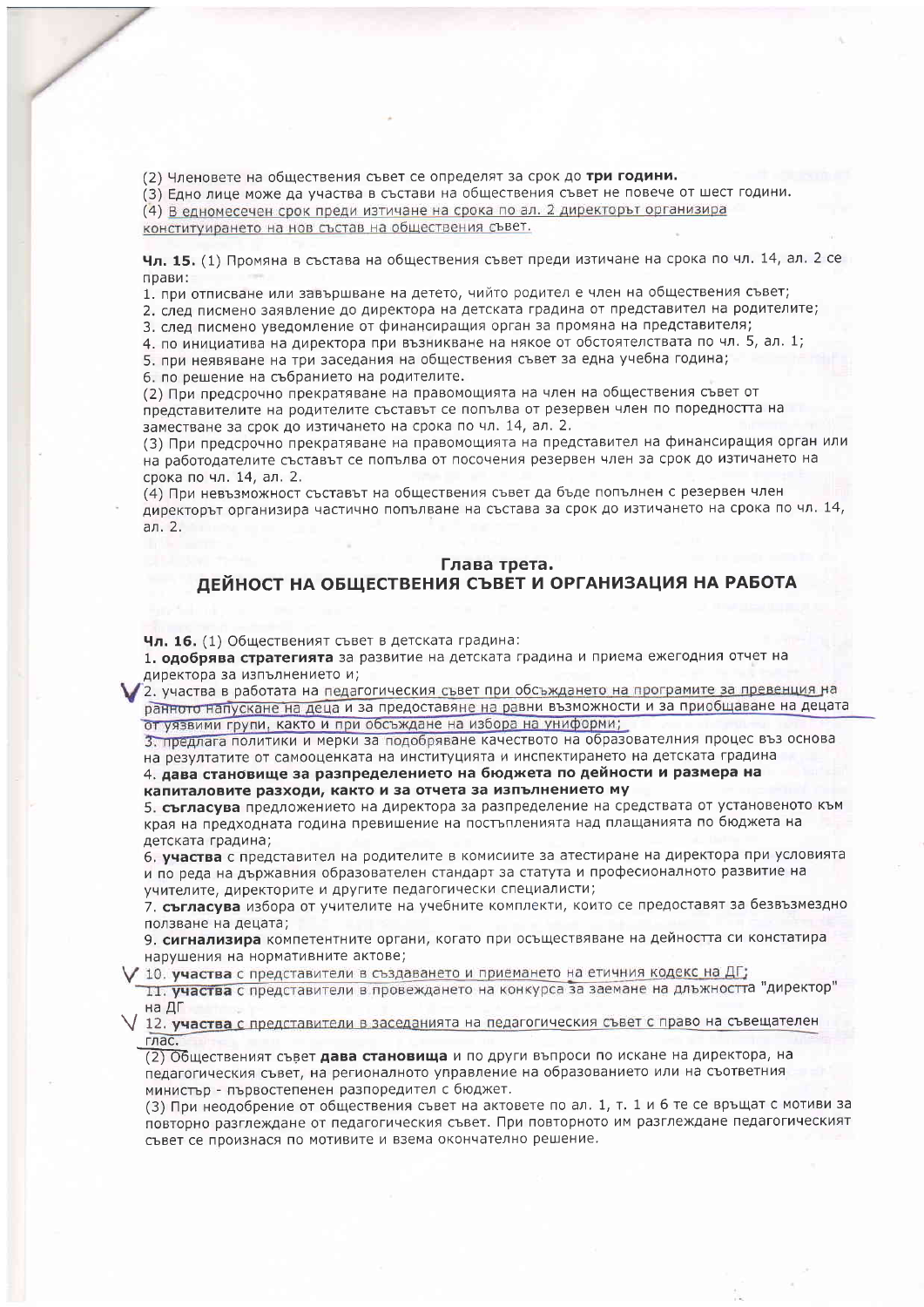(4) В срок до 31 март на текущата година директорът представя на обществения съвет проекта на бюджет на детската градина за становище.

(5) Към проекта на бюджет по ал. 4 директорът на ДГ прилага обяснителна записка с информация за:

1. очакваните приходи и разходи по видове;

2. параметрите, въз основа на които са формирани разходите за персонал - численост, размер на възнагражденията, другите плащания за персонал, осигурителни вноски;

3. списък на капиталовите разходи;

4. разпределение на бюджета по дейности;

5. основните ограничения при формирането на бюджета;

6. размера на целевите средства по видове;

7. размера на установеното към края на предходната година превишение на постъпленията над плащанията по бюджета на детската градина;

8. размера на собствените приходи и остатък от предходни години

(6) Директорът е длъжен да представи мотивиран отговор по всяко конкретно предложение, съдържащо се в становището по ал. 4, в случай че съответното предложение не е прието и не е намерило отражение в проекта на бюджет.

Чл. 17. (1) Общественият съвет изготвя отчет за своята дейност за предходната учебна година, който се:

1. поставя на мястото за обявления в сградата на детската градина;

2. публикува на интернет страницата на детската градина;

3. представя и обсъжда публично на среща с родителите от детската градина.

(2) Общественият съвет използва и други подходящи начини за информиране на родителите за работата му и за взетите решения.

Чл. 18. (1) На първото заседание общественият съвет избира от състава си председател с обикновено мнозинство с явно гласуване.

(2) Председателят:

1. представлява обществения съвет и организира и ръководи дейността му;

2. свиква, насрочва, определя дневния ред и ръководи заседанията на обществения съвет;

3. удостоверява с подпис протоколите от заседанията на обществения съвет.

Чл. 19. (1) Общественият съвет се свиква на заседание най-малко 4 пъти годишно, като залължително провежда заседание в началото на учебната година.

(2) Една трета от членовете на обществения съвет може да прави искане до председателя за свикване на заседание.

(3) При необходимост директорът може да отправи искане до председателя на обществения съвет за свикването му.

Чл. 20. (1) Заседанията на обществения съвет се свикват с изпращане на покана от председателя до всеки член, както и до други лица, имащи право да присъстват. Поканата съдържа дневния ред, датата, часа и мястото за провеждане на заседание. Към поканата се изпращат и всички необходими материали по дневния ред.

(2) Поканата се поставя на мястото за обявление в сградата на детската градина и/или на интернет страницата на ДГ най-малко 10 дни преди деня на заседанието. Към поканата се посочва и мястото, на което заинтересованите лица могат да се запознаят с материалите по дневния ред.

Чл. 21. (1) Членовете на обществения съвет или резервните членове потвърждават пред председателя участието си в срок от 3 дни преди деня на предстоящото заседание. (2) Всеки член на обществения съвет може да внесе писмено становище по всяка точка от дневния ред, което се регистрира в дневника за входяща кореспонденция на детската градина.

Чл. 22. (1) Заседанието се счита за редовно, ако на него присъстват повече от половината от членовете на обществения съвет.

(2) Всеки член на обществения съвет може да прави предложение за включване на точки в дневния ред непосредствено преди неговото гласуване.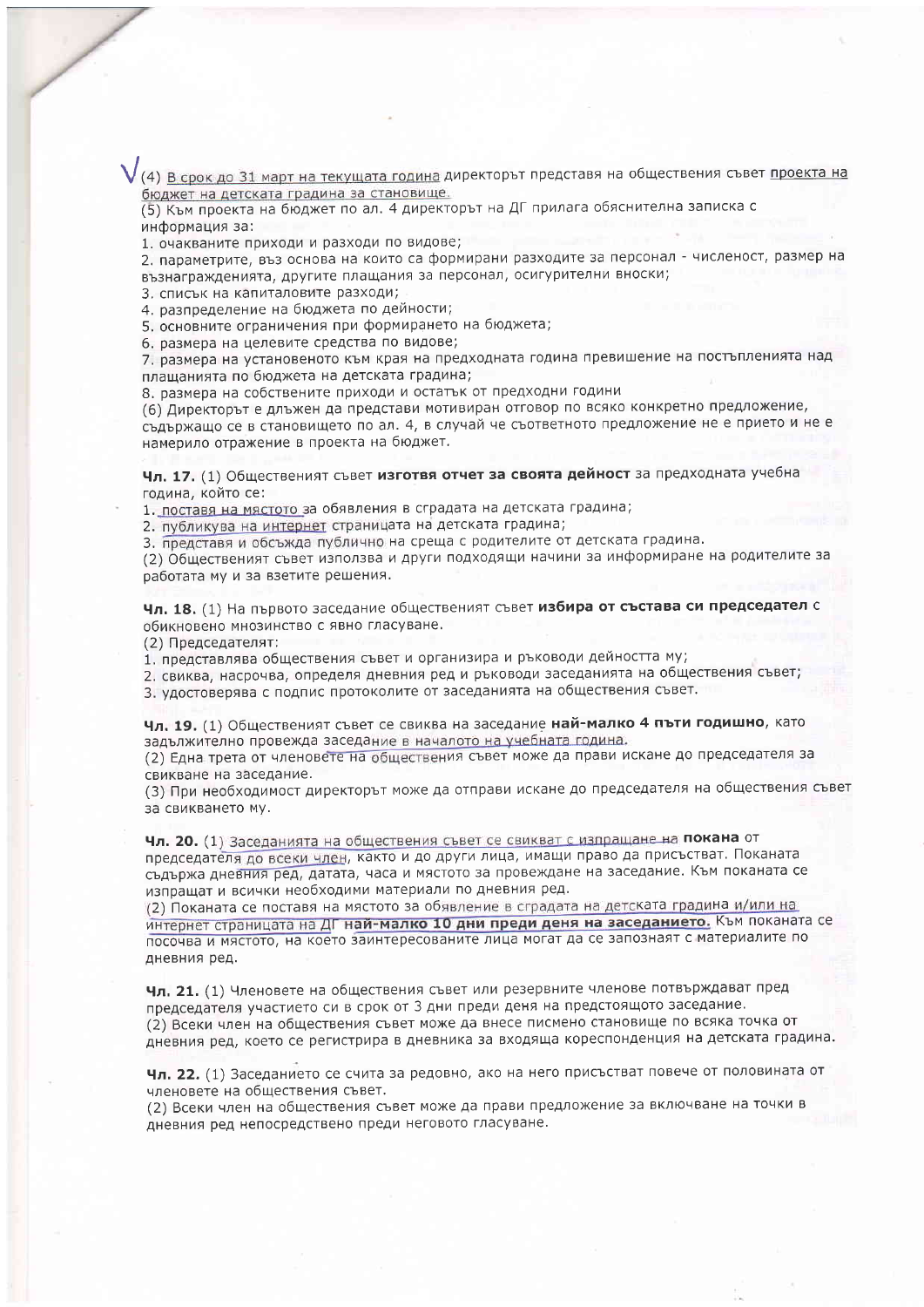(3) Решенията на обществения съвет се вземат с обикновено мнозинство от присъстващите на заседанието членове.

Чл. 23. (1) С право на съвещателен глас в заседанията на обществения съвет към детската градина участва представител на настоятелството. Председателят на настоятелството писмено уведомява председателя на обществения съвет за определения представител. (3) В заседанията на обществения съвет могат да бъдат канени и служители на детската градина, на регионалното управление на образованието, експерти, както и представители на работодателите, на синдикатите, на юридическите лица с нестопанска цел и други заинтересовани лица.

Чл. 24. Директорът на детската градина има право да присъства на заседанията на обществения съвет и да изразява становище по разглежданите въпроси.

Чл. 25. (1) За всяко заседание на обществения съвет се съставя протокол и присъствен списък. Списъкът се подписва от присъстващите лица. Протоколът се номерира съобразно поредността на провеждането и се подписва от председателя и от лицето, което го е съставило. (2) В срок до 3 дни от провеждане на заседанието протоколът се регистрира в дневника за входяща кореспонденция на детската градина и се поставя на мястото за обявление и/или на интернет страницата на ДГ.

Чл. 26. (1) Кореспонденцията и документите за дейността на обществения съвет се съхраняват в детската градина на място, определено от директора.

(2) Административното и техническото подпомагане на обществения съвет се извършва от длъжностно лице от детската градина, определено от директора.

(3) Общественият съвет осъществява своята дейност без допълнителен персонал и издръжка.

Чл. 27. (1) За изпълнението на правомощията на обществения съвет директорът е длъжен да осигурява изчерпателна, актуална, разбираема и вярна информация, както и всички сведения и документи, необходими за дейността му.

(2) Директорът представя на обществения съвет тримесечни отчети за изпълнението на бюджета на детската градина в срок до края на месеца, следващ съответното тримесечие.

## Заключителни разпоредби

Този правилник се издава на основание чл. 270 от Закона за предучилищното и училищното образование.